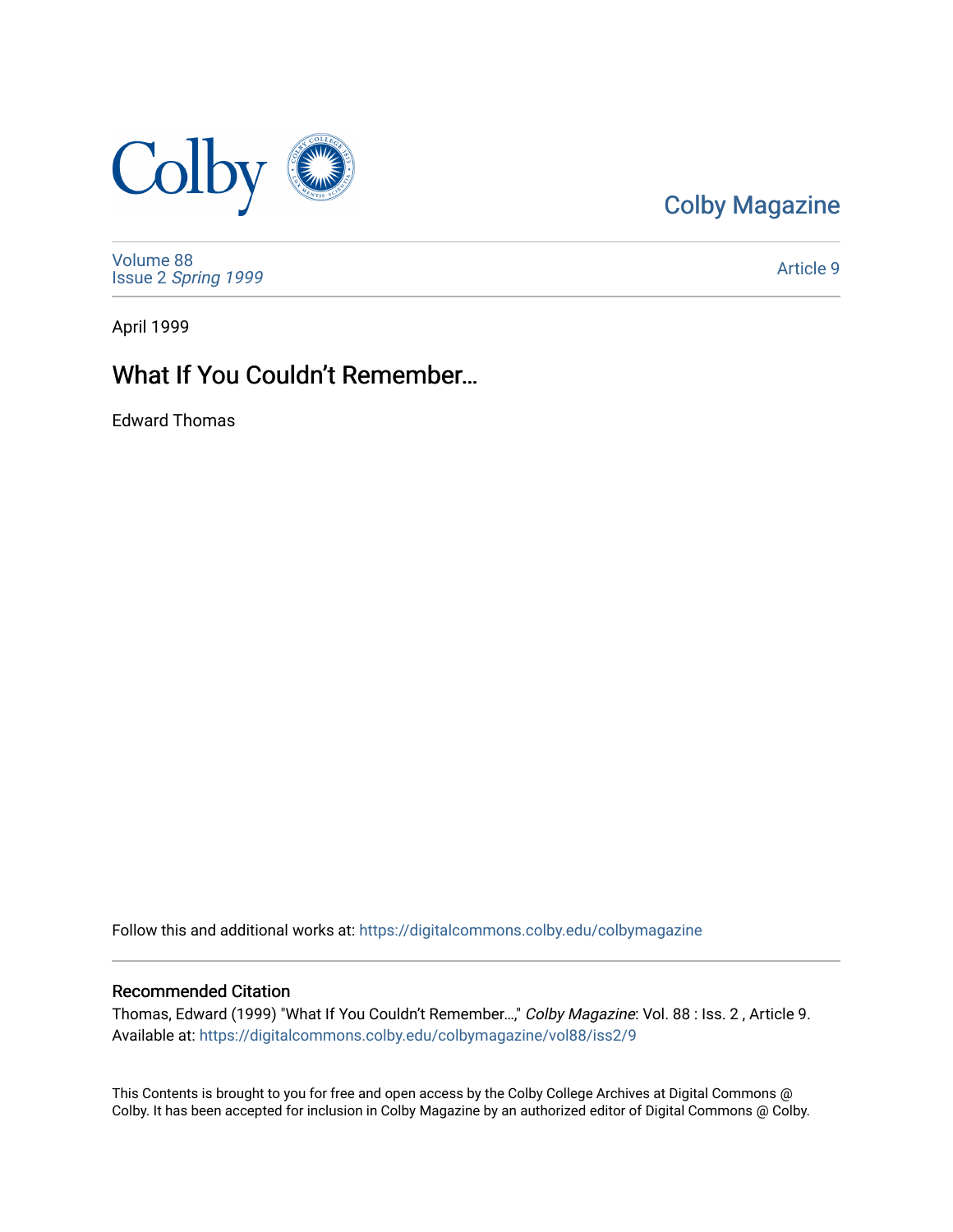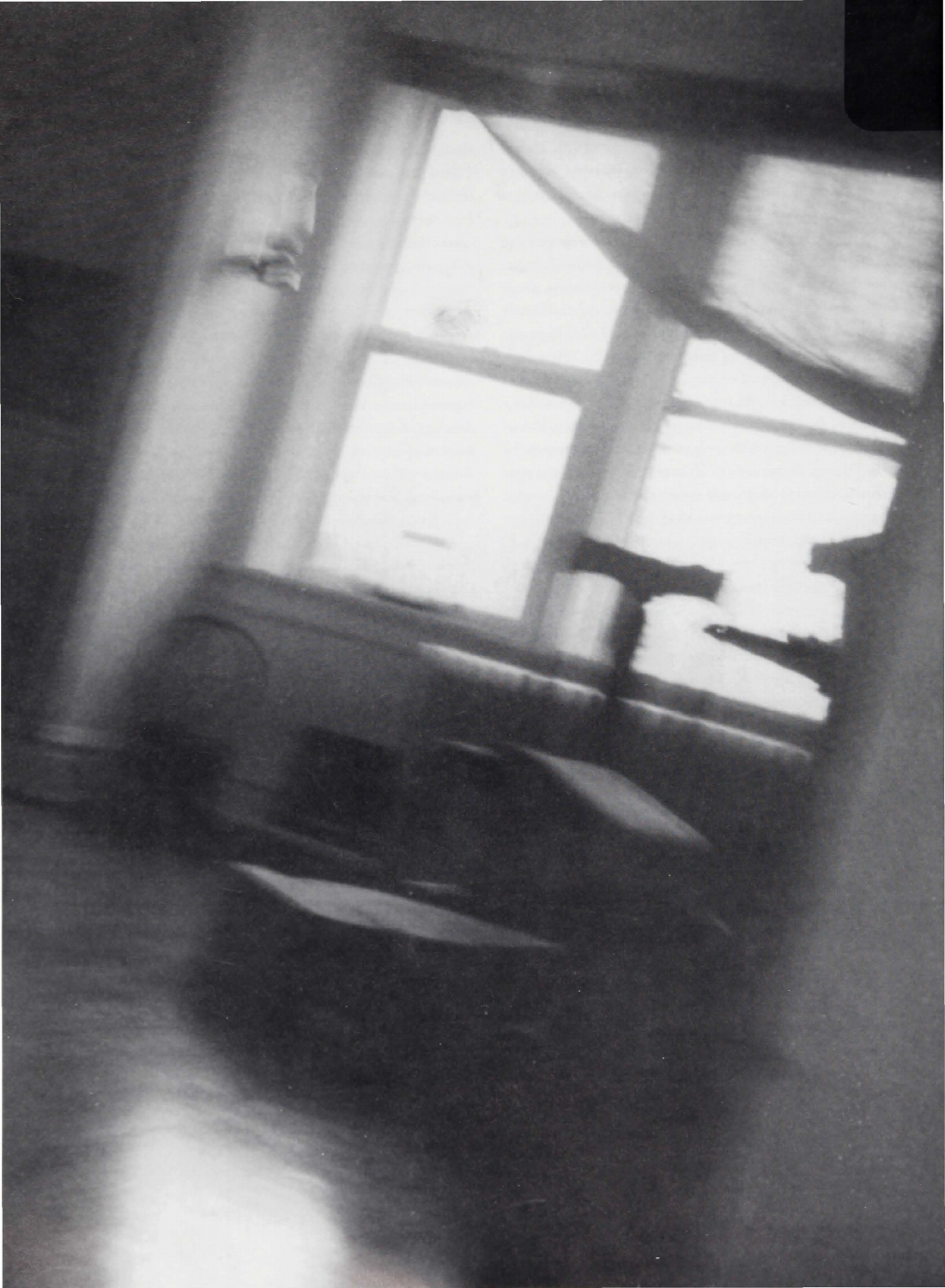# What if you couldn't remember...

On a balmy August morning in 1996, Frank Favaloro '96 was preparing for one of those days that marks a turning point in any student's life. With a Ryder van parked in front of his parents' Norfolk, Mass., home, he was ready to embark on a new academic adventure at the University of Pennsylvania.

But then something went wrong. While attempting to lower a futon mattress from his attic, Favaloro lost his balance, fell down a flight of stairs and lost consciousness. After that fateful day in August, Favaloro's future would be forever altered.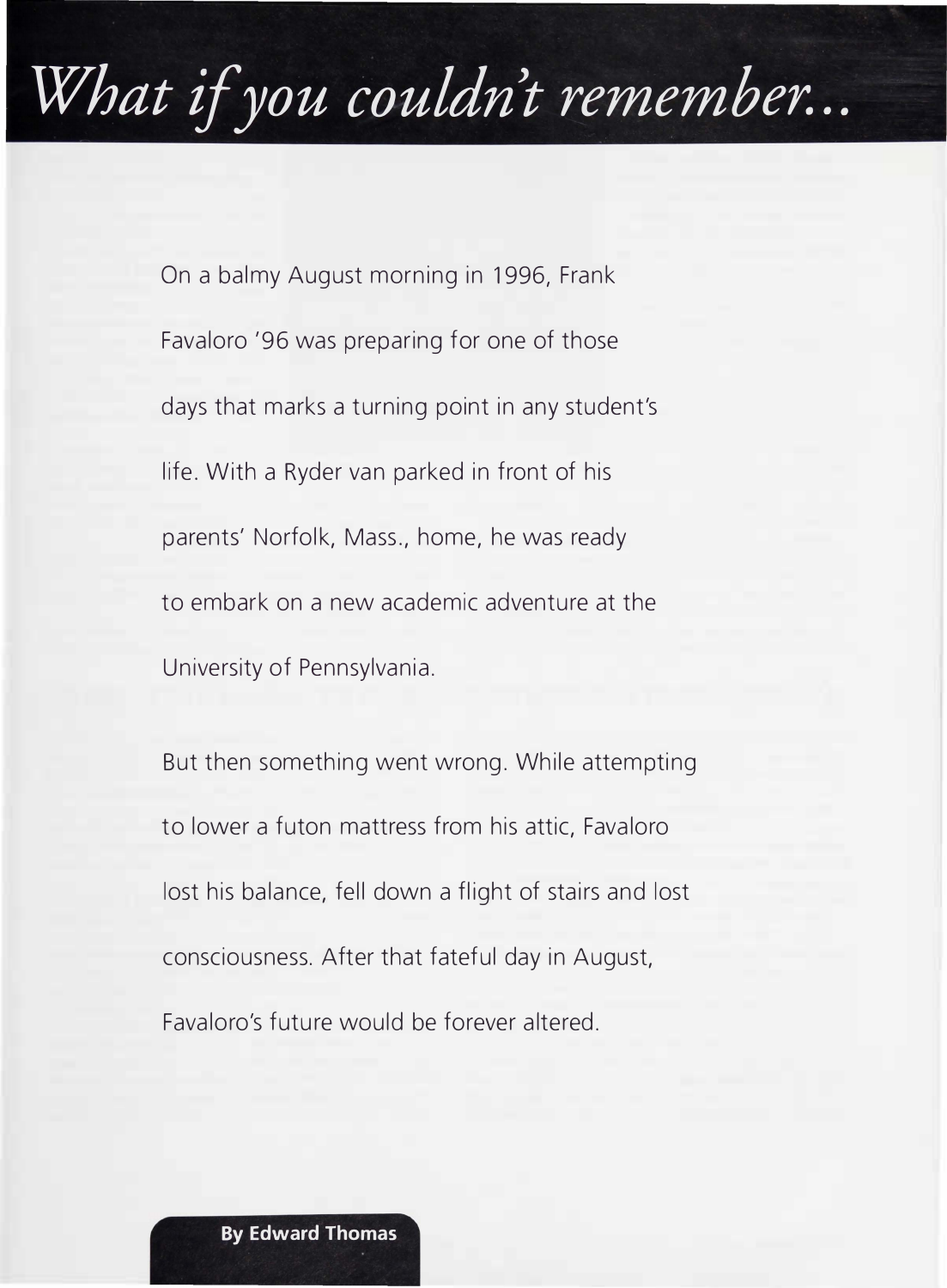level of consciousness. After Favaloro Thanksgiving, the doctor let out an "Uh-huh," and left the room.

Favaloro was convinced it was late from Colby for Thanksgiving break. thing was very wrong. He could not

University of Pennsylvania. These were the first indicators he out about the accident. "My first reaction was I wanted to make

When his parents arrived at the hospital, a thoroughly believe it," Kevin Hausmann '96 said. disorientated Favaloro began trying to make sense of this baf-<br>But Casey McCullough '96 tried to offer more helpful feed-

At first it was difficult for his parents to understand that their son could not recall any events from the last nine months of his For Favaloro, though, there was a desperate desire to build up



remember his college graduation, his Frank Favaloro '96 worked with Miselis Professor of roommates, contemplated playing<br>22nd birthdavor his acceptance to the Chemistry Brad Mundy after his accident. jokes on Favaloro once 22nd birthday or his acceptance to the Chemistry Brad Mundy after his accident. jokes on Favaloro once they found

hard for them to guess what events<br>Favaloro would most want to know

was suffering from retrograde amnesia. The up some great stories about drunken orgies, but he'd never

fling information. "Dad, I'm 21," he insisted. "What are they back. "I just wanted him to concentrate on current topics. We trying to tell me?" talked about stuff going on presently instead of dwelling on what<br>At first it was difficult for his parents to understand that their he didn't remember," McCullough said.

life. His father began recounting what he knew about Frank's aspecific list of events that had shaped his recent life. "You have

## Though he remembered starting his senior year,

senior year at Colby and the summer he spent working there after graduation. When his father informed him that the day of the accident was the day he was supposed to be driving to Philadelphia to begin graduate school, Favaloro was stunned.

"Penn? Why the hell would I want to go to Penn?" he responded. "It's in Philadelphia!"

Trying not to overwhelm him, Favaloro's father gently gave him a rough outline of the last nine months of his life. When his parents got ready to leave the hospital for the night, his dad handed him his glasses, which had fallen off during the accident. Favaloro looked at the spectacles and asked, "Whose are these?"

Released from the hospital the next day, Favaloro walked outside and was still surprised by the hot August sun. And more surprises awaited him.

When he arrived home he had the strange feeling that someone had been in his bedroom and rearranged everything. Among his collection of Disney movies—which he had been accumulating for several years-were movies he knew hadn't yet been released. His mother joked that Frank could have his whole Christmas over again.

A self-described "control freak," Favaloro spent the next week contacting as many people as possible to find out all he no idea of how smart or stupid you have been .... Is there a girlfriend that's upset because you haven't called her in a few days?" he wondered. He found out through McCullough and Hausmann that he had had three relationships during his senior year. He couldn't remember any of them.

Under the circumstances, admissions officers at Penn suggested Favaloro defer enrollment for a year and he agreed readily since he felt "cheated" of his enior year and was having doubts about attending Penn anyway.

He had applied to Penn, the University of California at Irvine and Dartmouth. Colby's Miselis Professor of Chemistry, Brad Mundy, had helped him secure the position at Penn, a school Favaloro did not know very well but considered a good career move. A postal snafu somehow derailed correspondence from Dartmouth, and both Favaloro and the college had concluded erroneously that there was a mutual lack of interest.

After the accident, Favaloro had doubts about the dec ision he did not remember making. As a native of suburban Massachusetts who spent his undergraduate years in rural Maine, Favaloro couldn't understand why he had wanted to go to the urban campus in Philadelphia for the next five or more years of his life. "It's fantastic for anyone's career to go there but it's not